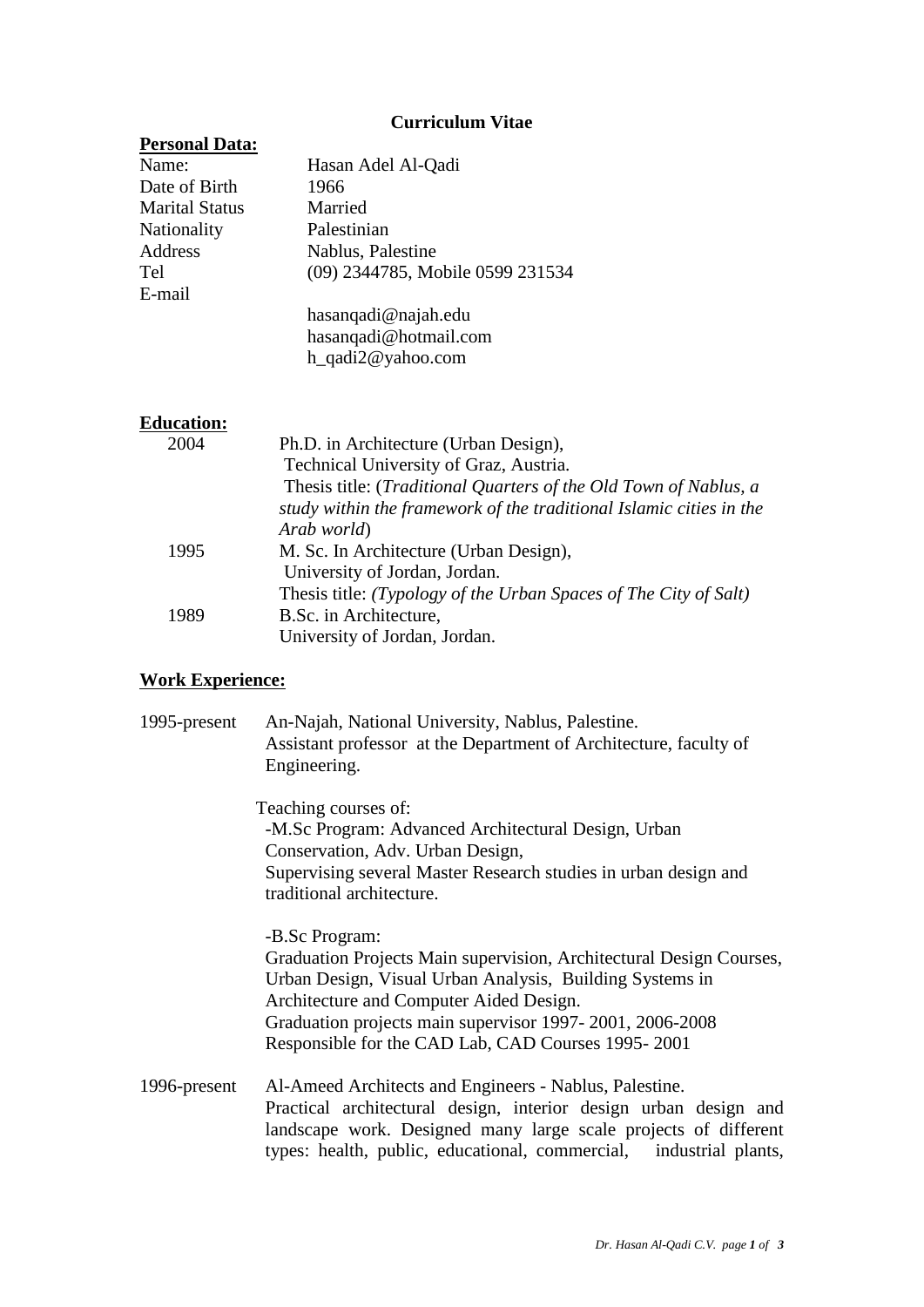agricultural plants, housing and residential projects, in addition to many interior and decoration projects.

Won several architectural design competitions like:

- Ramallah Commercial Complex,2008, 3 rd prize
- Mahmoud Darwish Circle,2008, 3 rd prize Al-Awqaf
- Qalqilia Commercial Center,2006, 1st prize
- Commercial Complex- Jerusalem,2005, 1st prize
- Complex for Palestinian Ministries- Ramallah,2004, 2nd prize
- Jericho Library Jericho, 2002,  $3<sup>rd</sup>$  prize
- Jenin Cultural Center Jenin, 2001,  $1<sup>st</sup>$  prize
- -Children Library Nablus, 1998,  $1<sup>st</sup>$  prize
- 1995 Design consultant for several housing , commercial and public projects for:

Universal Group - Nablus , Palestine Bayt Al-Handasah Consultative Co. - Nablus Palestine

- 1994-1995 Participated with Dr. Omar Amierah University of Jordan, in different architectural projects and competitions, such as: The National Museum of Korea, Computer Modeling and animation for the reconstruction of the Menber of Salah Eddin . Design of the Ma'an University Campus.
- 1992 Teaching Assistant at the Department of Architecture , University of Jordan - Amman, Jordan.
- 1989-1995 Plans, Hakim and Associates, Amman, Jordan Head of the computer section and director of the architectural department. Team leader of the design section for several industrial plants, commercial complexes, public buildings, hospitals, hotels housing and residential projects.
- 1989-1995 Main Reference for Ideal Systems, Amman for the ArchiCAD software, Responsible for the CAD applications for the Apple Expo, Amman, 1989, 90, 91, 92, 93.
- 1988 Training period on CAD software at SOFT S.A., Madrid, Spain.

Computer Experience:

Professional Experience in different computer aided design (CAD), modeling, rendering and animation software for Mac and PC computers. Such as: ArchiCAD, GDL programming, AutoCAD, Micro station , Versa CAD, Claris CAD, Art Lantis, Macromedia Director, Flash, Photoshop and